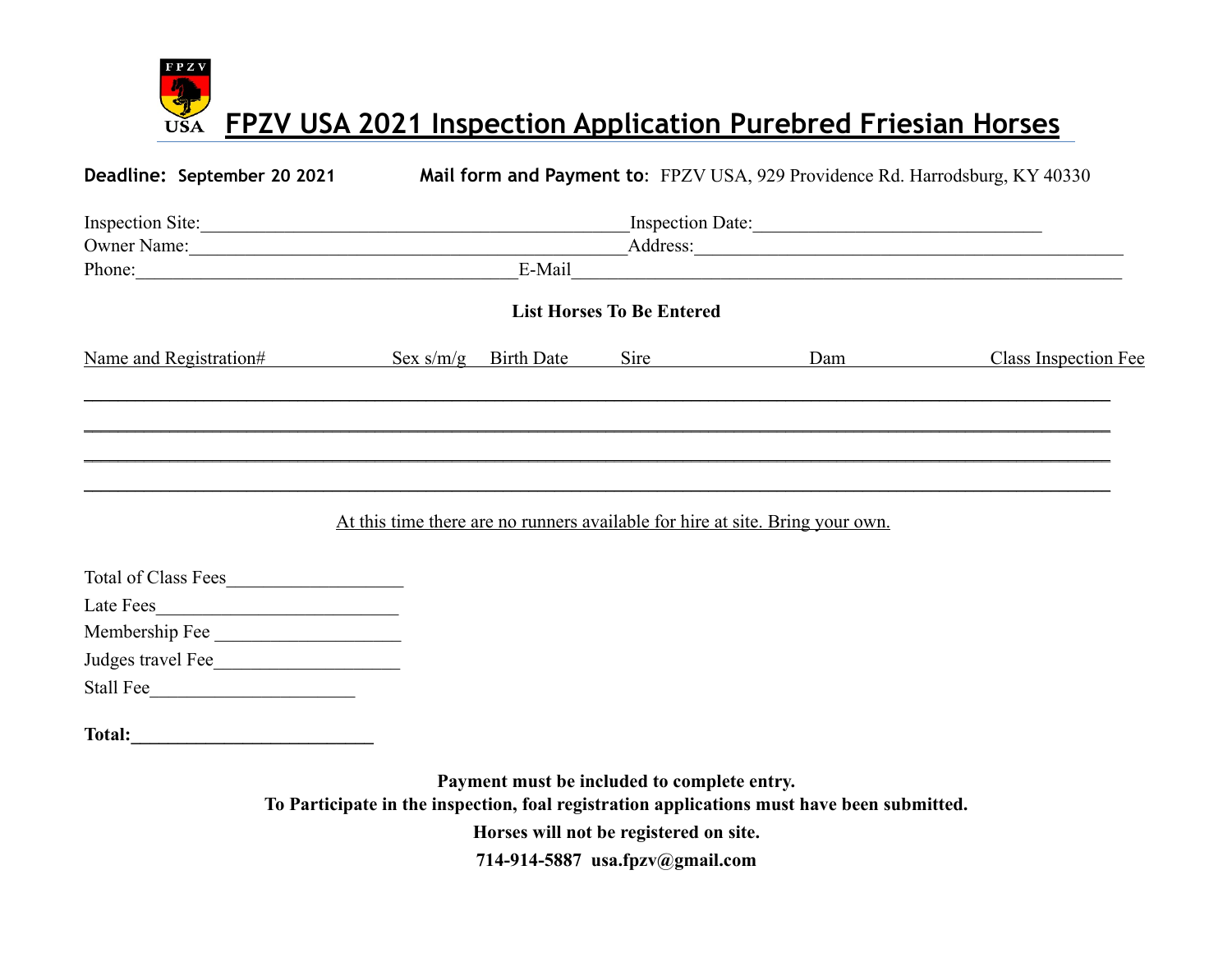

## **FPZV Fee Schedule for Purebred Friesian Horses**

 **First time inspected (registered) horses under the age of 1 do not pay inspection fee, BUT must pay travel expense. First inspection is included in registration fee.** 

# **Classes**

### **Foal Book**

- 1. Colts for Foal Book (fee included in foals registration, must pay travel expense)
- 2. Fillies for Foal Book (fee included in foals registration, must pay travel expense)
- 3. Yearlings (fee included in foals registration, must pay travel expense)
	- 3 a. 2 Years old \$80

### 4.

#### **Mares**

- **5.** 3 and up Mares for Studbook \$80
- 6. Star Test \$100 (please specify riding or driving)

#### **Geldings**

Geldings for Studbook and Star \$80

#### **Stallions**

Stallions for Star \$80

**Owner's of horses to be inspected must have current FPZV USA Membership for 2021. Entries Will Not Be Processed unless FPZV Memberships are current**.

- **Late Fees Arrives at FPZV office after September 20, 2021 add \$50**
- **All Cancellations will be assessed an office fee of \$80**   $\circ$
- **Sites may charge additional fees e.a. stalls. Please contact sitehost.**
- **Stalls on site are \$35 per horse per day.**
- **Other fees will be considered for refund with vet report**

**Judges Travel Expenses: \$140.00 per owner with this application. Travel Expenses for Canada and Mexico are not included in this pricing**

**Deadline: September 20, 2021 Email or Mail forms and Payment to:** 

**FPZV USA, 929 Providence Rd Harrodsburg, KY 40330 [usa.fpzv@gmail.com](mailto:usa.fpzv@gmail.com) or 714-914-5887**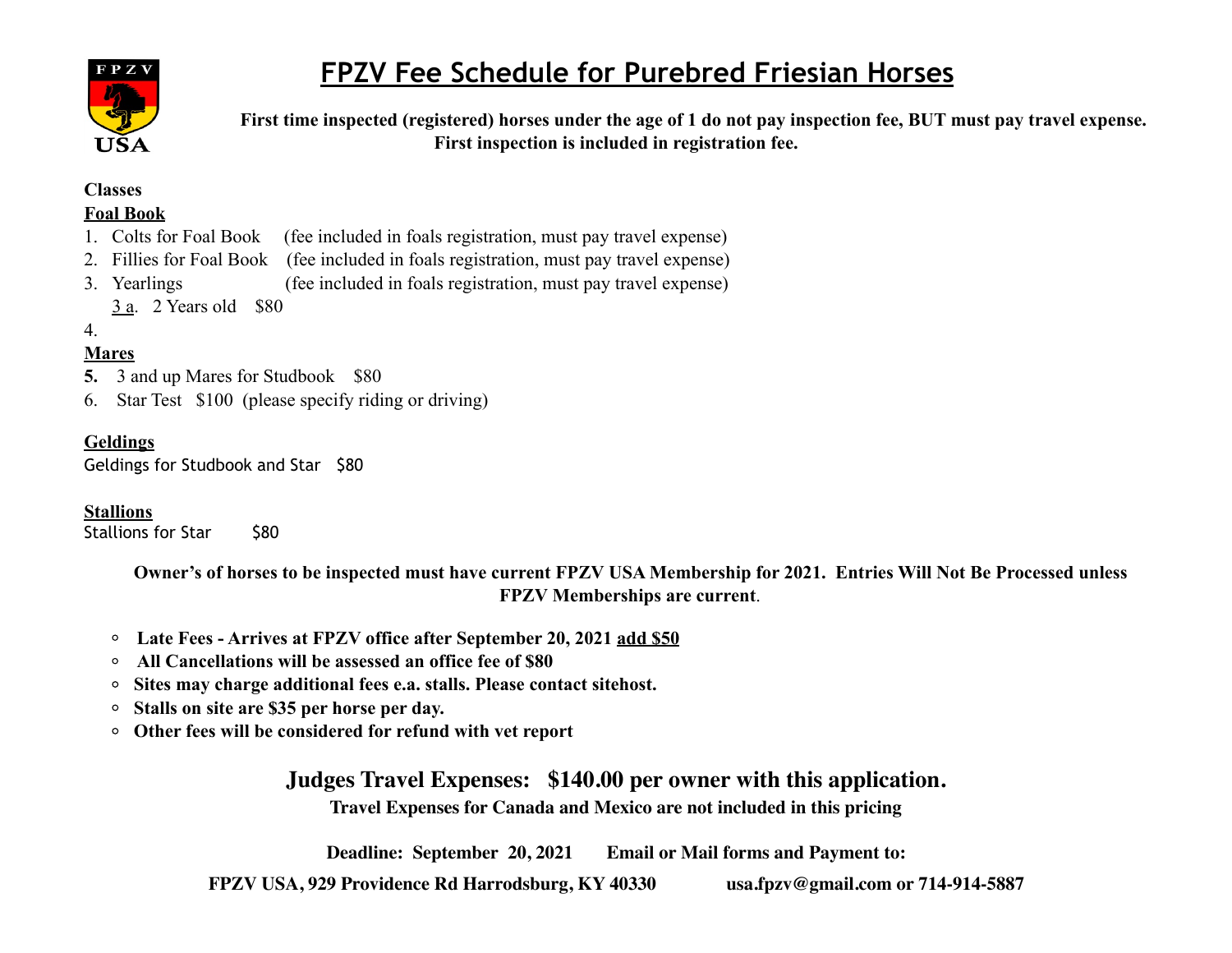### *FPZV Friesian Crossbred 2021 Inspection Application*

### **Horses to be Inspected are \$80 per horse, Plus travel expenses, \$140.00 per owner with this application.**

| Owner                                                                |  |                                  |                                                                               |                    |
|----------------------------------------------------------------------|--|----------------------------------|-------------------------------------------------------------------------------|--------------------|
|                                                                      |  |                                  |                                                                               |                    |
|                                                                      |  |                                  |                                                                               |                    |
|                                                                      |  | <b>List Horses To Be Entered</b> |                                                                               |                    |
| Name and Registration# Sex s/m/g Birth Date Sire                     |  |                                  |                                                                               | Dam Inspection Fee |
|                                                                      |  |                                  |                                                                               |                    |
|                                                                      |  |                                  | At this time there are no runners available for hire at site. Bring your own. |                    |
|                                                                      |  |                                  |                                                                               |                    |
| Travel Expenses<br>Stall Fee                                         |  |                                  |                                                                               |                    |
| Late Fee: Arrives at FPZV office after September 20, 2021 - add \$50 |  |                                  |                                                                               |                    |
|                                                                      |  |                                  |                                                                               |                    |

Inspection Sites may charge additional fees e.a. stalls. Please contact sitehost Stalls on site are \$ 35 per horse per day

**Payment must be included to complete entry.** 

#### **If you wish to have your horse registered with the FPZV USA please contact the office. Horses will not be registered on site.**

You do **not** have to be a current member of FPZV USA. All crosses can be registered with FPZV USA Cross Registry. This is to recognize and celebrate the value and contribution of the Friesian Cross in North America. The pedigree of the cross must be at least 50% Friesian. The Friesian lineage of the cross must be verified through DNA, which will be kept on file with UC Davis. Friesian crosses are evaluated solely

on their merits not on the accomplishments of their sire or dam.

**Horses may participate in the inspection process without being registered with FPZV USA** 

**Deadline: September 20, 2021** 

**Email or Mail forms and Payment to: FPZV USA, 929 Providence Rd Harrodsburg, KY 40330 [usa.fpzv@gmail.com](mailto:usa.fpzv@gmail.com) or 714-914-5887**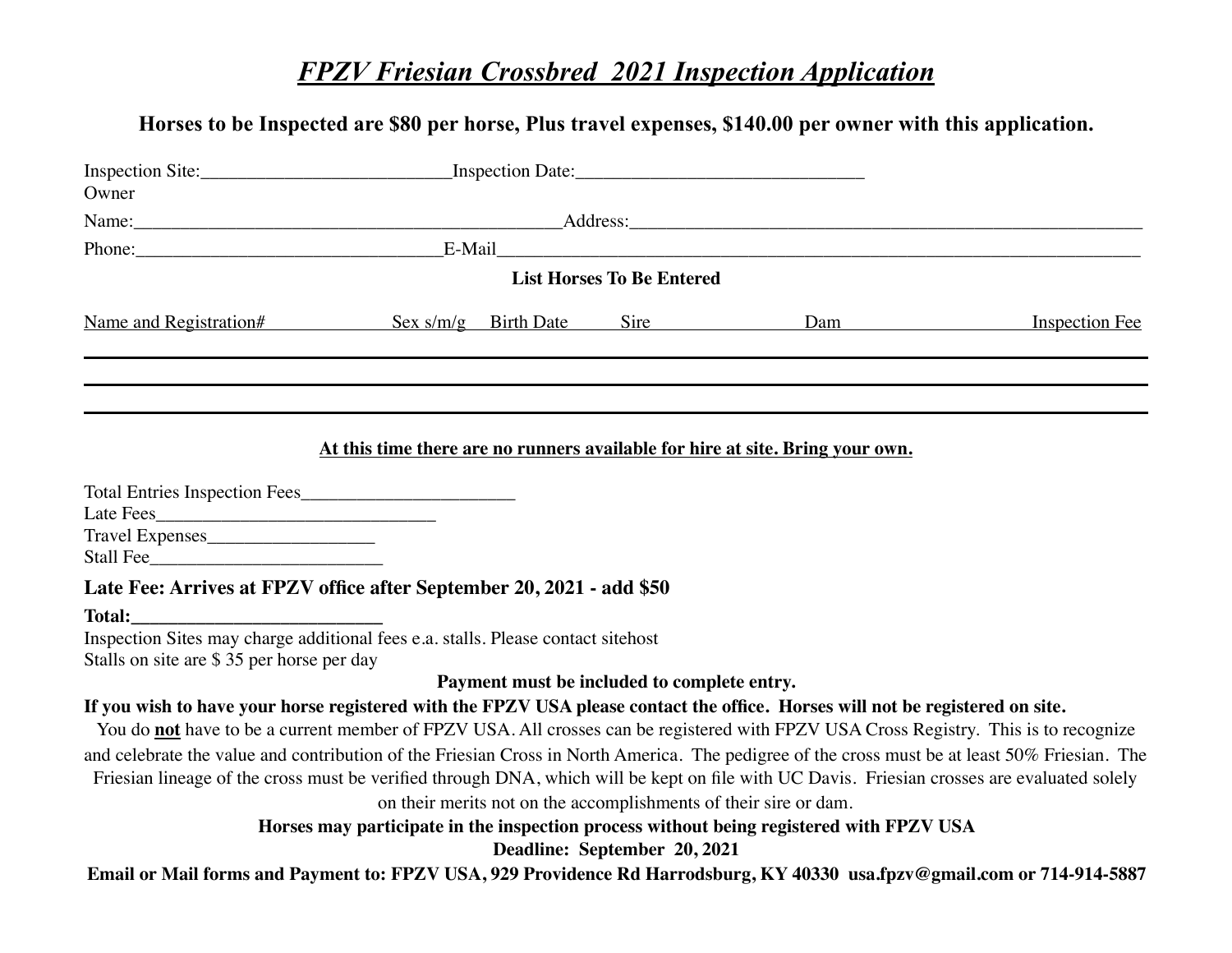### *Warlander 2021 Inspection Application for WSS ( Warlander Studbook Society )*

### **Horses to be Inspected are \$80 per horse, Plus travel expenses, \$140.00 per owner with this application.**

|                                                                                                                               |  |                           | <b>List Horses To Be Entered</b>                                                                                                                                                                                               |                                                                                                                                                                                                                                |                       |
|-------------------------------------------------------------------------------------------------------------------------------|--|---------------------------|--------------------------------------------------------------------------------------------------------------------------------------------------------------------------------------------------------------------------------|--------------------------------------------------------------------------------------------------------------------------------------------------------------------------------------------------------------------------------|-----------------------|
| Name and Registration#                                                                                                        |  | $Sex \, s/m/g$ Birth Date | Sire is not a set of the set of the set of the set of the set of the set of the set of the set of the set of the set of the set of the set of the set of the set of the set of the set of the set of the set of the set of the | Dam and the same of the same of the same of the same of the same of the same of the same of the same of the same of the same of the same of the same of the same of the same of the same of the same of the same of the same o | <b>Inspection Fee</b> |
|                                                                                                                               |  |                           |                                                                                                                                                                                                                                |                                                                                                                                                                                                                                |                       |
|                                                                                                                               |  |                           |                                                                                                                                                                                                                                |                                                                                                                                                                                                                                |                       |
|                                                                                                                               |  |                           |                                                                                                                                                                                                                                | At this time there are no runners available for hire at site Bring your own.                                                                                                                                                   |                       |
| Total Entries Inspection Fees                                                                                                 |  |                           |                                                                                                                                                                                                                                |                                                                                                                                                                                                                                |                       |
|                                                                                                                               |  |                           |                                                                                                                                                                                                                                |                                                                                                                                                                                                                                |                       |
|                                                                                                                               |  |                           |                                                                                                                                                                                                                                |                                                                                                                                                                                                                                |                       |
|                                                                                                                               |  |                           |                                                                                                                                                                                                                                |                                                                                                                                                                                                                                |                       |
| Late Fee: Arrives at FPZV office after September 20, 2021- add \$50                                                           |  |                           |                                                                                                                                                                                                                                |                                                                                                                                                                                                                                |                       |
| Inspection Sites may charge additional fees e.a. stalls. Please contact sitehost<br>Stalls on site are \$35 per horse per day |  |                           |                                                                                                                                                                                                                                |                                                                                                                                                                                                                                |                       |
|                                                                                                                               |  |                           | Payment must be included to complete entry.                                                                                                                                                                                    |                                                                                                                                                                                                                                |                       |
| You do not have to be a current member of FPZV USA. All Warlanders must be registered with original WSS (Warlander Studbook   |  |                           |                                                                                                                                                                                                                                |                                                                                                                                                                                                                                |                       |

do not have to be a current member of FPZV USA. All Warlanders must be registered with original WSS (Warlander Studbook Society ). This is to recognize and celebrate the value and contribution of the Warlander in North America. The Warlander lineage of the cross must be verified through DNA. Warlanders are evaluated solely on their merits not on the accomplishments of their sire or dam.

> **Horses may participate in the inspection process without being registered with FPZV USA Deadline: September 20, 2021**

**Email or Mail forms and Payment to: FPZV USA, 929 Providence Rd Harrodsburg, KY 40330 [usa.fpzv@gmail.com](mailto:usa.fpzv@gmail.com) or 714-914-5887**